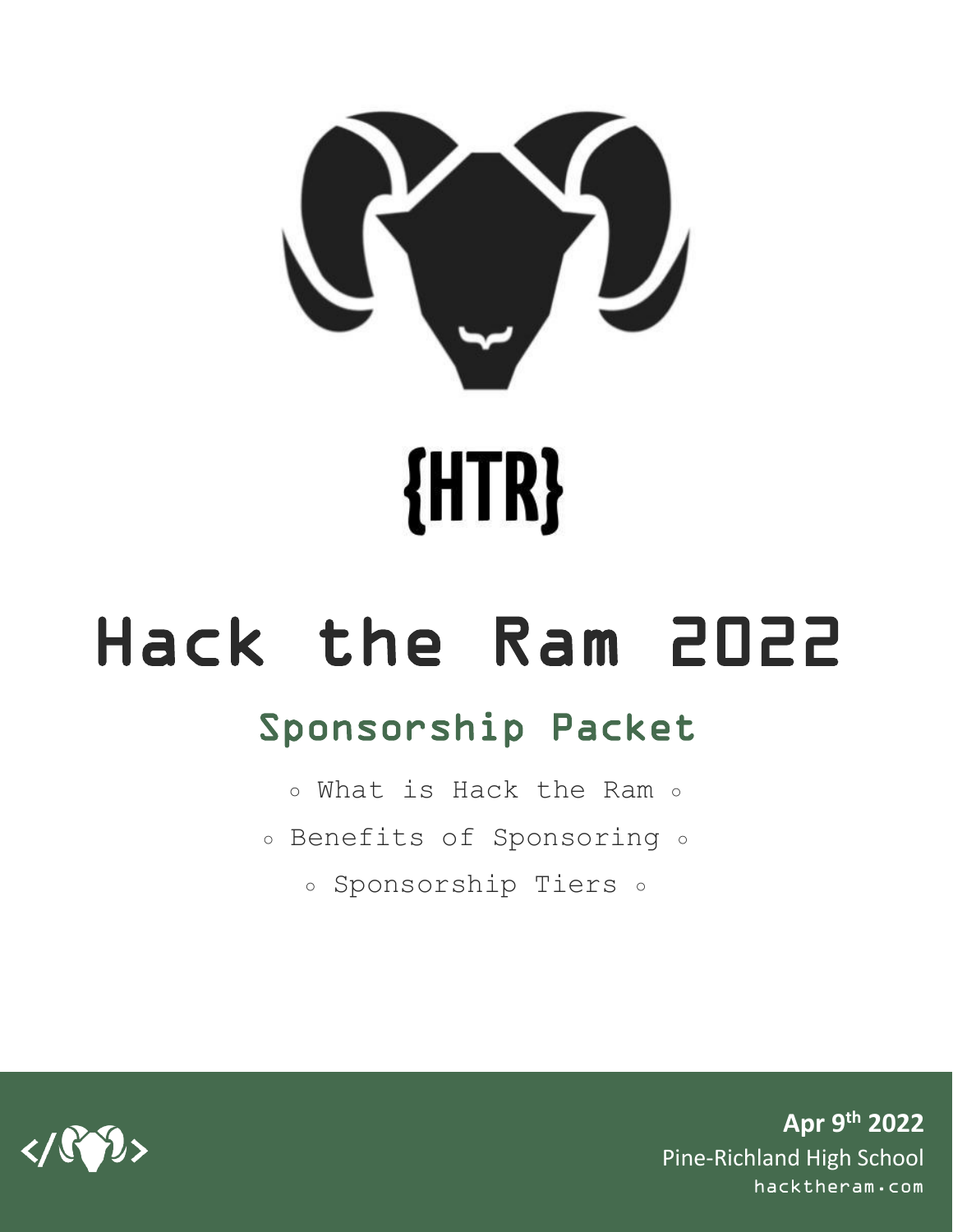### **//** Hack the Ram 2022

**About**

**"Hack the Ram" is a free, 12-hour invention marathon hosted at Pine-Richland High School on Apr 9, 2022.** Participants with any level of programming or hardware experience are invited to work together and create a technology project from scratch. Hack the Ram is open to all 6th to 12th grade students. Our goal this year is to have over 250 participants from all around the Pittsburgh area.

The students of today will create the technology of tomorrow. Our organizing team recognizes the transformational power of STEM and its pursuits. Hack the Ram brings like-minded students together from all over the Pittsburgh area and challenges teams to learn something new. At the end of the day, prizes will be awarded to the best and most creative projects.

**Innovation knows no bounds, nor any age.**

**What is a hackathon?**

**A hackathon is all about creating cool tech with like-minded peers in a collaborative environment.** In the context of our event, "hacking" refers to working with technology in a new and innovative way to solve real-world problems. Participants work in teams of up to four and have around 12 hours of "hacking time" to create a technology project – whether that be a website, app, program, or really anything else they can imagine.

We empower and enable our teams to make amazing projects by providing resources such as hardware components, educational seminars, and experienced code mentors to guide students throughout the event – **all at no cost to the participant**. Students bring their ideas and we do everything we can to make these ideas come to life.

**We want Hack the Ram to be an experience for everyone to remember and we would love for you to be a part of it.**

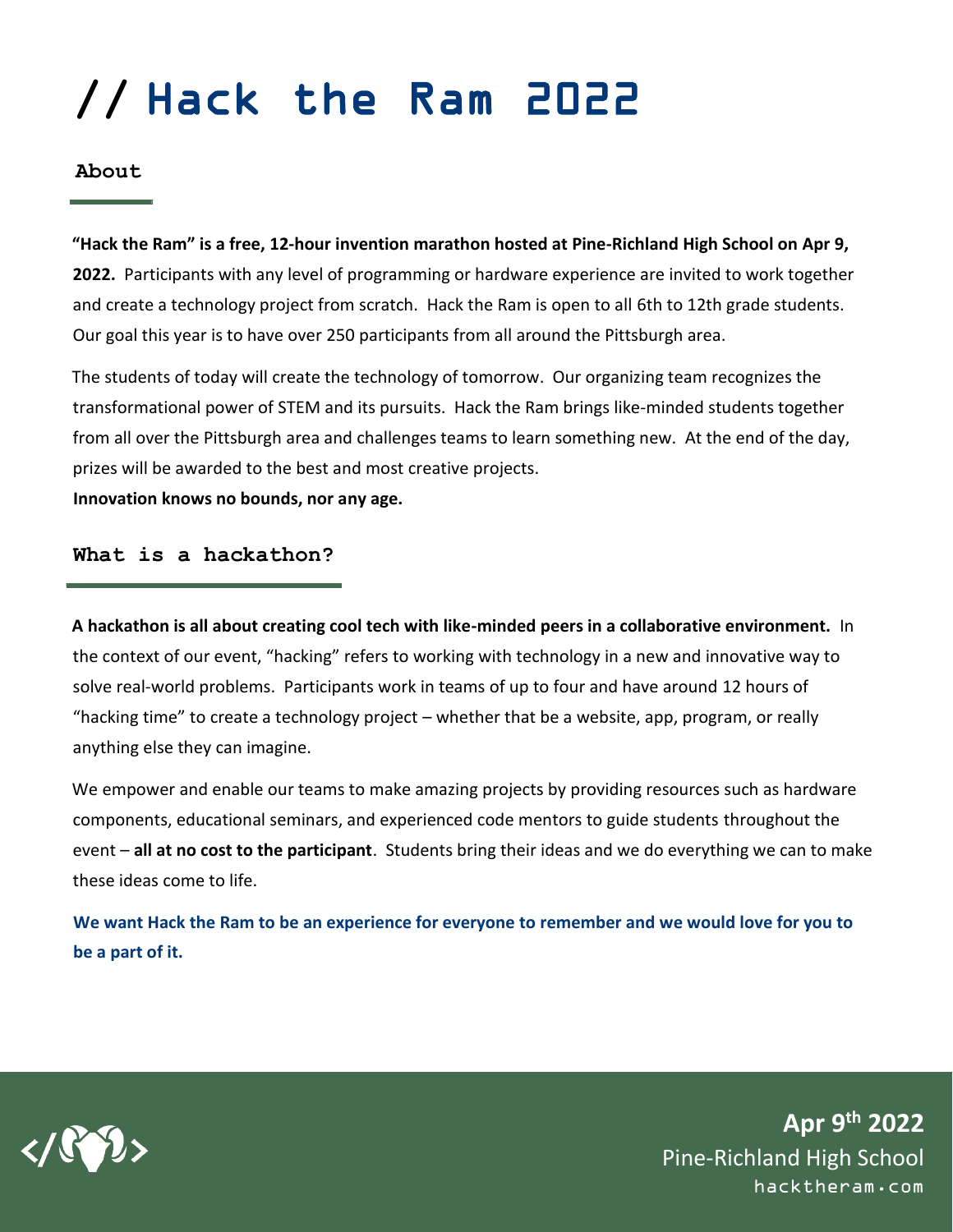### **//** Sponsor Benefits

#### **Supporting the Community**

Hack the Ram is a Pittsburgh community event, open to any interested middle and high school students. Founded and lead by Pine-Richland students every year, our event is the perfect place to build connections with the next generation of innovators in Pittsburgh. By sponsoring Hack the Ram, you are giving back to the community where your company operates and strengthening your connections with the innovative minds of tomorrow. **Your sponsorship allows us to keep Hack the Ram completely free for all participants, increasing access to STEM education for students from all around the Pittsburgh area.** 

#### **Company Exposure**

We have made different sponsor packages that ensure you will get broad exposure for your company. **Your company logo will be proudly displayed on our t-shirts, marketing materials, website, and in our press releases.** We offer the opportunity for a company representative to give an introduction of your company, present a specific prize related to your company, and even send company representatives to the event who can connect with our participants. We'd also love for our sponsors to distribute swag such as stickers, t-shirts, pamphlets, cards, or other promotional material to our participants.

#### **Pathways**

**Project pathways allow companies to sponsor a seminar and teach interested participants about a specific problem or API related to technology.** Participants will be encouraged to tie their projects into what they learn and potentially win special awards from the company that created the pathway. We would encourage companies to send a representative to teach the seminar and help judge specific pathway projects.